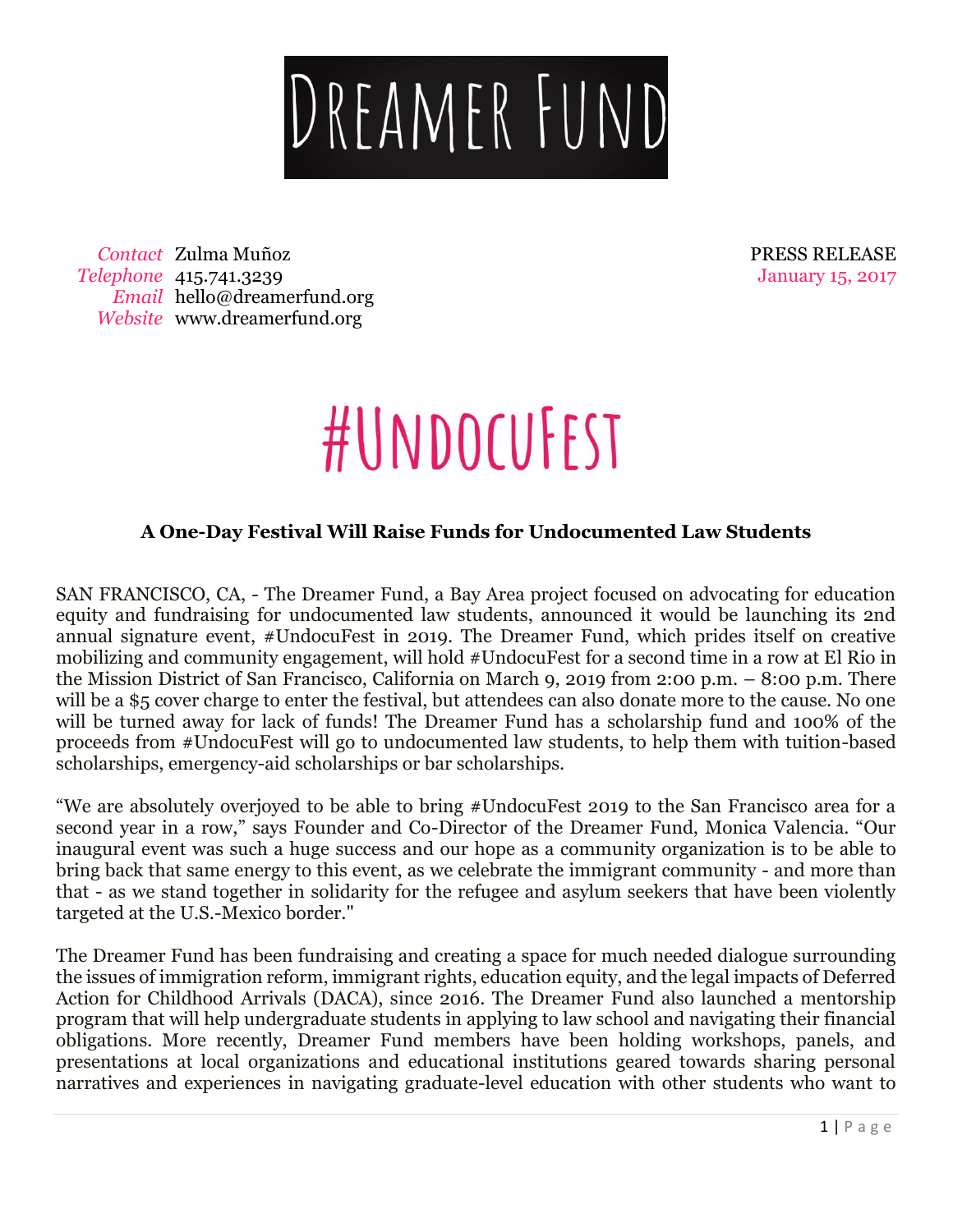attend law school or graduate school. They also offer assistance with DACA renewals and "Know-Your-Rights" training to communities, organizations, and educational institutions at no cost.

"It is so important to continue to build our own platforms of change in our communities," says Gabriela Garcia, Co-Director of the Dreamer Fund. "In our individual and collective fights for equity and justice, we also need a time to celebrate and embrace one another for all that we give and all that we endure. #UndocuFest is exactly that - a space to celebrate one another and to honor our most vulnerable communities. We hope to see you all there."

To learn more about #UndocuFest or to book an interview with a Dreamer Fund executive board member, contact Zulma Muñoz at 415.741.3239 or by email at hello@dreamerfund.org. You can also visit the Dreamer Fund at www.dreamerfund.org.



<https://spark.adobe.com/page/1wffmHGepmFwh/>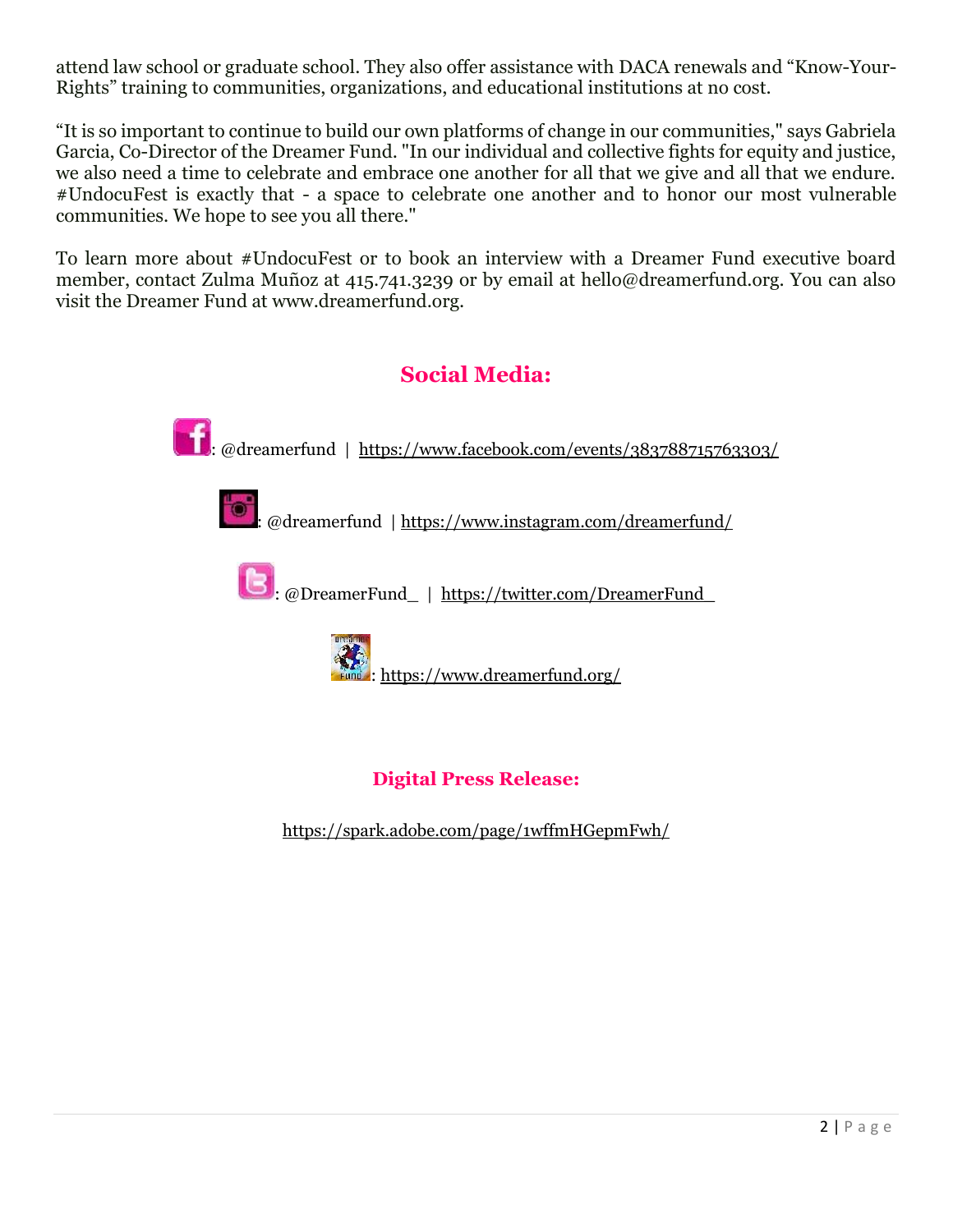**EVENT FLYER** 

### **DREAMERFUND** presents UNDOCUFEST

A FUNDRAISER TO HONOR & CELEBRATE THE RESILIENCE OF OUR UNDOCUMENTED & IMMIGRANT COMMUNITIES

March 9th 2019 2-8pm \$5



3185 Mission St. SF. CA DREAMERFUND.ORG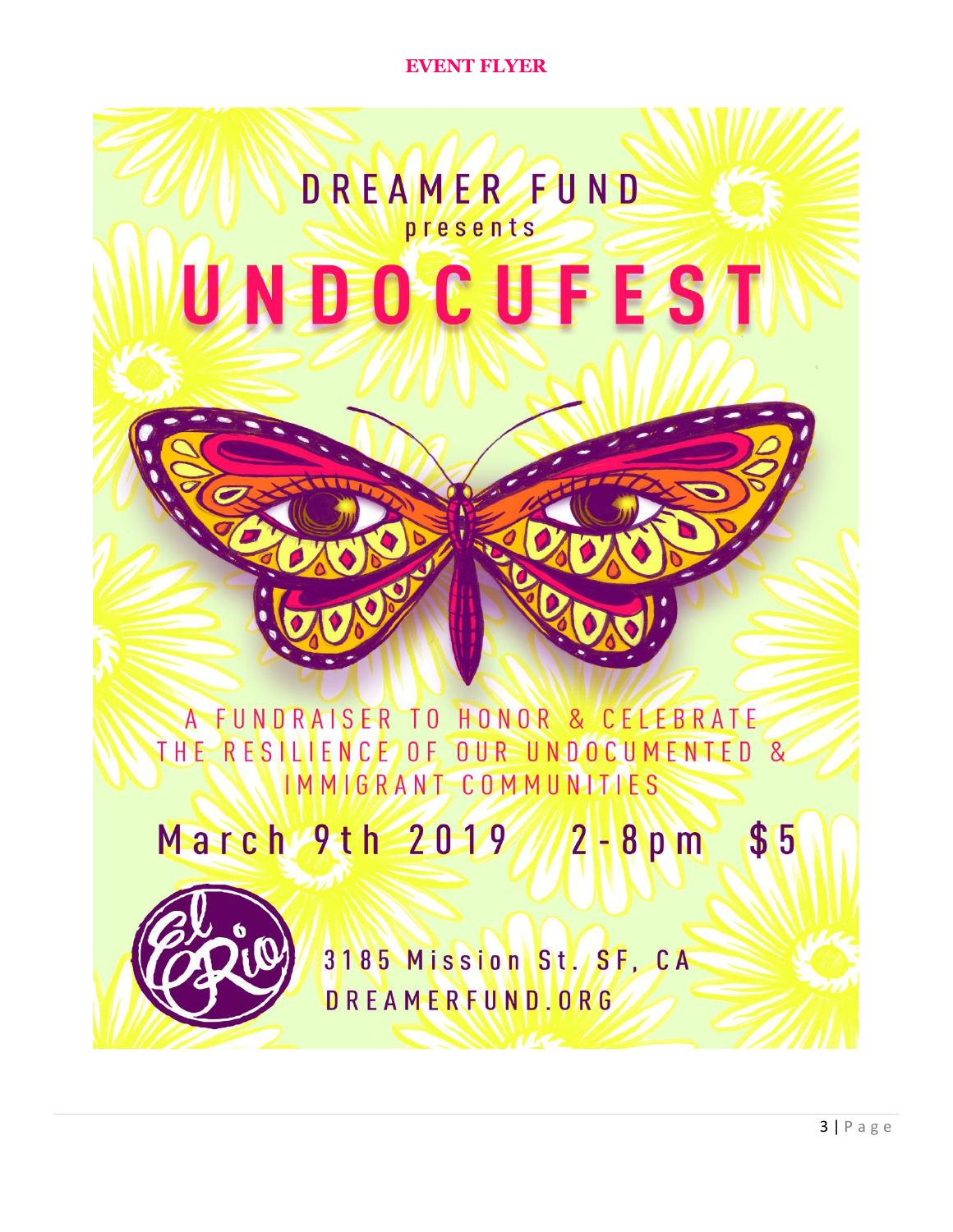# #UNDOCUFEST

#### **Social Media Toolkit**

#### **Event: #UndocuFest 2019 Saturday, March 9, 2019 | 2-8pm El Rio 3185 Mission Street | San Francisco, CA**

The Dreamer Fund invites you, your friends, organizations, bloggers, journalists, and other influencers to attend the 2nd Annual signature event, #UndocuFest, and to join in on celebrating the resilience of the immigrant, undocumented, and refugee communities with music, art, dance, & food.

#### **Tickets & Event Information:**

- **Facebook Event Page**:<https://www.facebook.com/events/383788715763303/>
- **Eventbrite**:<http://bit.ly/2SVS3Mp>

#### **Social Media:**

- @dreamerfund |<https://www.facebook.com/dreamerfund/>
	- : @dreamerfund |<https://www.instagram.com/dreamerfund/>
- : @DreamerFund\_ | [https://twitter.com/DreamerFund\\_](https://twitter.com/DreamerFund_)
	-
	- :<https://www.dreamerfund.org/>



: #UndocuFest #DreamerFund #EducationEquity #ResistAndPersist #Undocumented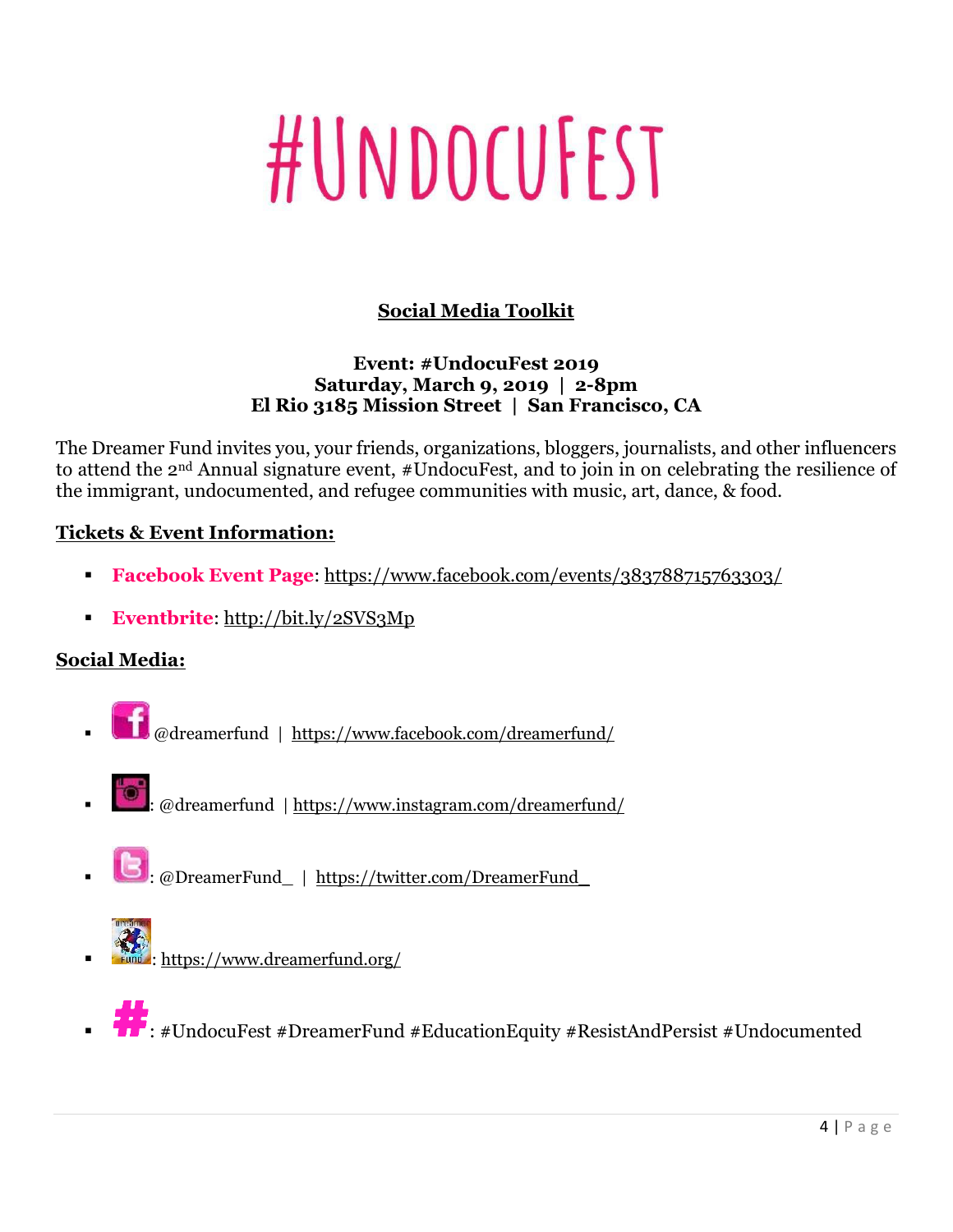#### **Twitter Posts:**

A time to honor and celebrate the immigrant, undocumented & refugee community at #UndocuFest in #SanFrancisco this March 9th @elriosf in the #MissionDistrict! Artists, Poets, Musicians, Activists, and Community joining forces in solidarity for the @DreamerFund\_ 's 2nd Annual event. Be there or be square. Tickets at [http://bit.ly/2SVS3Mp.](http://bit.ly/2SVS3Mp)

The @DreamerFund is resisting through the politics of immigration by celebrating and honoring the immigrant community through art, music, folklore, storytelling, poetry, food, and dance at this year's #UndocuFest 2019 in #SanFrancisco on March 9th. Get your tickets today:<http://bit.ly/2SVS3Mp>

Local artists and musicians volunteer their time & talent at this year's #UndocuFest 2019 presented by the @DreamerFund at El Rio in the #MissionDistrict! Bring your friends & family for a night to remember as performances explore and celebrate being an immigrant, undocumented, a refugee, an asylee & a community of #hope. Tickets at:<http://bit.ly/2SVS3Mp>

Come and hang out with #ChulitaVinylClub & #BSideBrujas at #UndocuFest 2019; a 1-day fundraising event where 100% of all proceeds raised go to the @DreamerFund 's #Undocumented Law Student Scholarship. #EducationEquity. Tickets at:<http://bit.ly/2SVS3Mp>

#### **Facebook Posts:**

#### #1

The Dreamer Fund's 2nd Annual Signature event, [#UndocuFest,](https://www.facebook.com/hashtag/undocufest?source=feed_text&epa=HASHTAG&__xts__%5B0%5D=68.ARDkuUkGCAVhMoYQjOj0_0RG4a0aMaldpOmyirlh6gEE-QgN5rck6JN1Xa_K8iHHL_n2Hb42sBQC3TQewtU9gH8Vw9WINN6WRjdlWdqCMRHv3rxomvPYaAHJV5ieqTlCYCkLVw7ZEogh-1s_w7eTuOONOmaLErVM3lH8A_NAkkra1GSJhR7ZTR7BQQJYJrSJ2bnfZJD-9yodUnLMcVS8pY8ZcKQBJ8HIN44cyjRX_U77PiqX2nh-4r31Yr_NXR5xnpZTbcvXFsSsvLts9yaabg&__tn__=%2ANK-R) is here and I can't wait to attend for a second time. Last year, over 800 friends, artists, scholars and community members joined together to celebrate and honor our immigrant brothers and sisters and this year is going to be even better. As we come together in solidarity, let's remember the struggles of our refugee friends and asylum seekers at the U.S.-Mexico border…their plight and reasons for fleeing. Despite the horrible conditions and situations that they have experienced, let's recognized that it is HOPE that has driven them to take such a dangerous trek across several countries with no money, no medicine, no food, no shelter, and sometimes no water. It is this kind of resilience that we want to celebrate at #UndocuFest, because this type of GRIT is what immigrants are made of and we have to honor that.

This year, #UndocuFest 2019 will take place on Saturday, March 9, 2019 from 2pm-8pm at El Rio in the Mission District of San Francisco, California. This event is 21+ and over. Purchase tickets ahead of time through our Eventbrite link<http://bit.ly/2SVS3Mp>, or pay at the door. There will be a sliding scale cover charge of \$5-\$10, but no one will be turned away. All (100%) of the fees, donations, and fundraising from this event will go to the Dreamer Fund Undocumented Scholarship. For more information on the work of the Dreamer Fund, please visit [www.dreamerfund.org.](http://www.dreamerfund.org/?fbclid=IwAR0gubO3wxt23v8iR4B5JYqFfBA6OYSrZd4PxPKuZvMUm9P2tEPl-ocMmX0)

#2

Pack your dancing shoes, put on your best outfit, bring your friends, invite your familias, and grab your neighbors! You won't want to miss this community event - #UndocuFest – this March 9th at El Rio in the Mission District. If you are interested in participating as an artist or performer, sign-up here: [http://bit.ly/2ymu94N](https://l.facebook.com/l.php?u=https%3A%2F%2Fbit.ly%2F2ymu94N%3Ffbclid%3DIwAR3yi3rv4ZlupVomKUVDNMVT6Sp02vhV_ZtkBSrJIGdCyGGmR-LNazDjlCg&h=AT24qRDKssSmcfbTcLOOtXt60NTdE4HdlELRDyDPlacWyEVbsqUPULQfeZ7Myp3sY1T6gBxZYWPSKToly8o2U1X9tvdwVV9C_0LZM_rXQ7k3RZ2WnWXbJsPm6_FIYbcdyeYHA1A-ewirxw0ZomMMN8ccoWnBG98SWwAhHuGkM8agTOy2zNoHzThPJchaKGrSFLVCEzRm1FjfoRZla22ozdtlzWXW1XYbdJK5n5P5kM4aH7CFLWJbhmEV-yvRyh8QiR2Ure12vhPu_nlGzyqC5jNpCqtNXnjWxZNblC19oUWXMP2e8GcLBPaRpNZzfjZgTEZVYsRpNkKK6_YgbDoTyDpqQyl8NdXPzsysuHgMrfuPSvXc8qyfx4u9-OKXm9mC0IrWpEuLMzh2q1BZofVQPlkslZPAq6JkU1BnSPkbRsG0PK5urOpY_tOOWePv8C9q5omW7GydhxocaGVkKkC-GDdbBXtIBU4ZsPMM9ftbWtDkSVTZTk_bs2pQ4ue7ehgBY25aaHPmoqZ_Wh29jAXSAshx6IQKHPPhjXl2C5FEIiC-qzTn). There is still time. Otherwise, come and dance your little heart away,